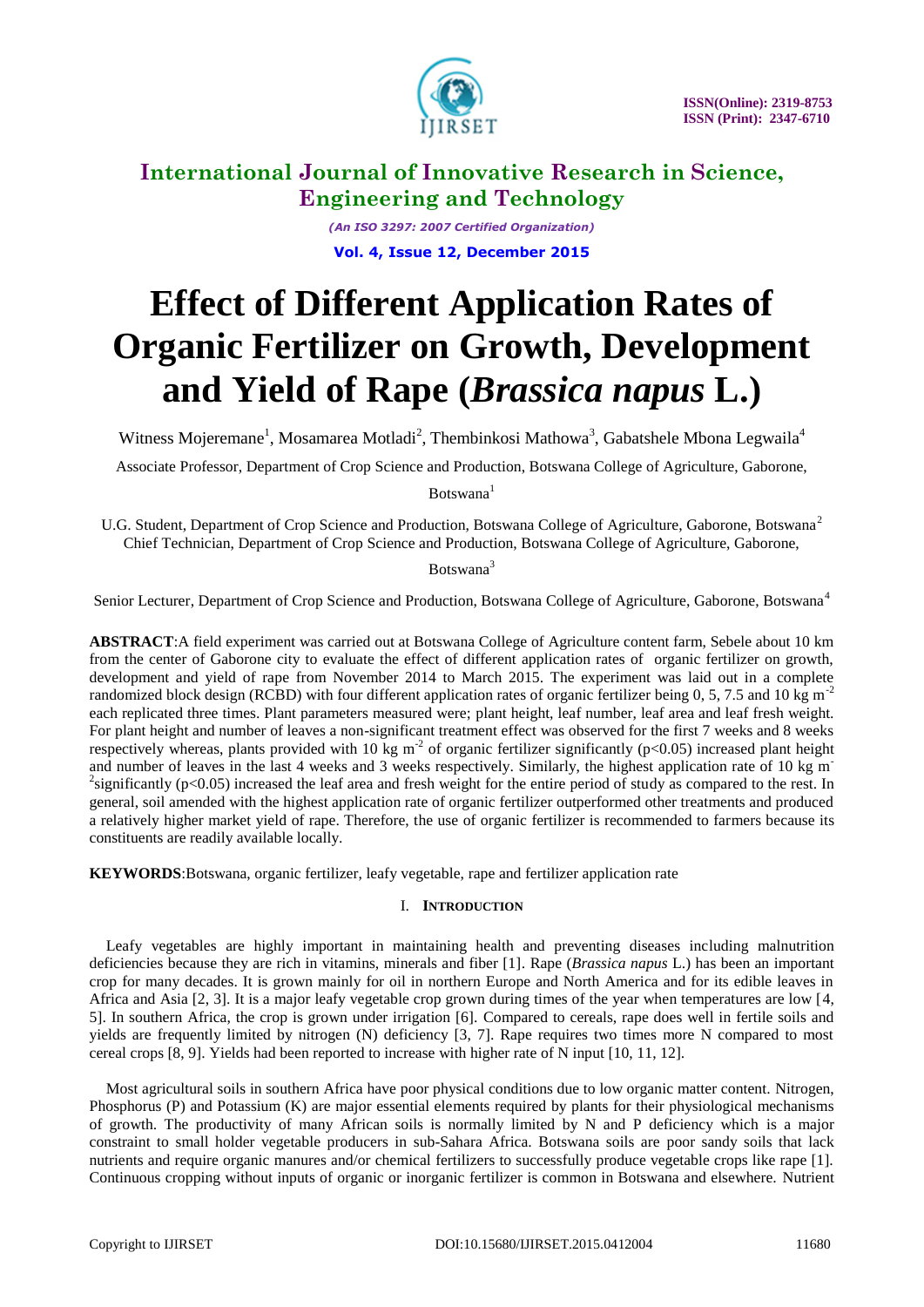

*(An ISO 3297: 2007 Certified Organization)*

#### **Vol. 4, Issue 12, December 2015**

losses through harvest, soil erosion and leaching also contribute to low soil fertility [13, 14, 15]. Commercial vegetable farmers have resources which enable them to use inorganic fertilizers to improve soil fertility. In contrast, the use of inorganic fertilizers by smallholder vegetable producers in Botswana and other developing countries is very low [16] and is limited by their prohibitive costs and the pollution they cause to the environment [17, 18].

Some smallholder vegetable producers rely on the use of organic fertilizers such as farmyard manure, sewage sludge, crop residues, industrial waste and compost to provide nutrients to their crops [19, 20, 21]. Organic fertilizers play a direct role in plant growth as sources of all required macro and micronutrients in available forms released during mineralization [22]. Applying organic fertilizers to soils increases the organic matter content [23] that in turn improves the soil physical properties [24, 25, 26] and chemical characteristics [26, 27, 28, 29, 30]. In addition, they provide essential nutrients [25, 28, 31] that increase crop yields [32, 33]. Organic fertilizers provide nutrients in a way similar to their inorganic fertilizers counterparts [34, 35, 36, 37, 38, 39, 40]. However, they do not pollute the environment [32] and have also shown to supress plant pest populations [20] and control some crop diseases [41, 42]. There is little information on the use of organic fertilizers in the production of leafy vegetables in Botswana. The present study was therefore carried out to investigate the effect of different application rates of organic fertilizer on growth, development and yield of rape in Botswana.

### II. **MATERIALS AND METHODS**

#### **Description of study site:**

The field experimentwas conducted from October 2014 to February 2015 at Botswana College of Agriculture (BCA), Sebele. Sebele lies about 10 km from the centre of Gaborone City on latitude 24° 34"S and longitude 25° 57"E elevated at 994 m above sea level. The climate of Sebele is semi-arid [43]. Soils are predominantly sandy loams (76% sand, 10% silt and 14% clay) with low water holding capacity  $(1.2 \text{ meg}/100 \text{ g})$  and pH of 6.3 [44, 45, 46].

### **Experimental design, treatments and crop establishment:**

The experiment followed a complete randomized block design (RCBD) with four treatments, each replicated three times. The four treatments were three different application rates of organic fertilizer being 5.0, 7.5 and 10.0 kg m<sup>-2</sup> designated  $T_2$ ,  $T_3$  and  $T_4$  respectively, and the control (0 kg m<sup>-2</sup>) designated  $T_1$ . The Organic Fertilizer [47] instruction manual used recommends a general combined basal and top dressing application rate of 5 kg m<sup>-2</sup> across the vegetables and plants. The site was cleared mechanically, ploughed and disked before seedbeds were marked and demarcated. There were twelve seedbeds each measuring  $1.5 \times 2.7$  m and separated by a buffer of 0.5 m. Seedbeds were leveled using hand tools to provide a medium fine tilth for the growth of the rape crop. The organic fertilizer was then applied to seedbeds and mixed with soil per treatment requirement. English giant one of the most commonly grown variety of rape in Botswana was used. Seeds were sown on seedling trays on the 26 October 2014 and kept in net shade for three weeks. On the 16 November 2014 vigorous seedlings were transplanted into their well-prepared seedbeds. The inter row spacing of 50 cm and intra row spacing of 30 cmwas used [48].

#### **Organic fertilizer composition and production process:**

According to the Organic Fertilizer [47] instruction manual, a mixture of animal droppings, food waste, bark, wood flour, maize husk and grass was used as raw material. Soil improving agent (microbes) mixed with water for about 20 minutes is sprayed on prepared raw material. The pile is turned once every two weeks and this is continued for 5 months to activate the bacteria. The temperature and moisture content is maintained at  $40-75^{\circ}$ C and  $50-60^{\circ}$ respectively throughout the process. After 5 months, the product is treated at high temperature to kill all the bacteria and weeds. The product is then packaged in bags with plastic inner lining to preserve moisture.

**Crop management**: Seedbeds were regularly watered to keep the soil moist and weeds were manually removed by hand whenever they appeared. An insecticide, chlorpyrifos (chemical formula;  $C_9H_{11}Cl_3NO_3PS$ ) was applied twice on the 21-12-2014 and 13-02-2015 to control cutworms (*Agrostis* spp) and American bollworm *Helicoverpa armigera*  (Hubner) (Lepidoptera: Noctuidae).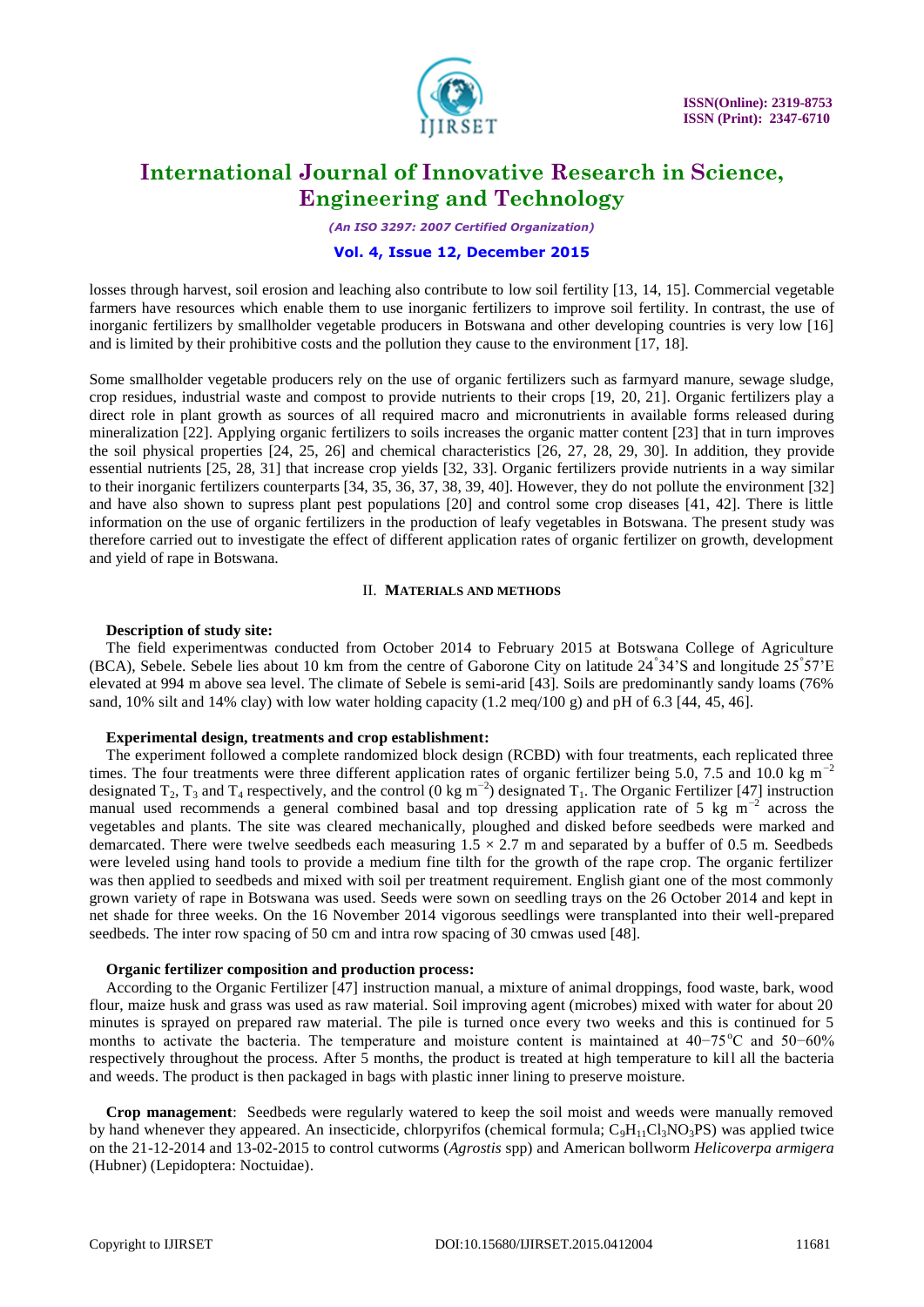

*(An ISO 3297: 2007 Certified Organization)*

#### **Vol. 4, Issue 12, December 2015**

**Plant growth, development and yield parameters:** Plant height, leaf number and area were measured weekly whereas fresh weight and yield were determined at harvest on ten randomly selected plants from each seedbed. Plant height was measured using a meter ruler from the base to the tip of apical leaf. The number of leaves was measured quantitatively by counting. For leaf area a non-destructive quantitative method was used, five largest leaves were traced on a grid paper with squares each measuring 1 cm by 1 cm whilst still attached to the crop [49]. The mean was used in each seedbed. Fresh leaf weight was measured using a bench top electronic balance model PGW 4502e [50] in turn this was used to determine the marketable yield. Five fully developed leaves were randomly sampled from each seedbed and means were presented.

**Statistical analysis:** Raw data was subjected to analysis of variance (ANOVA) using the STATISTIX-8 program. Where a significant F-test was observed and means comparison tests were carried out using Least Significant Difference (LSD) at p≤0.05 to separate treatment means.

### III. **RESULTS AND DISCUSSIONS**

#### **Plant height**

There were no significant differences statistical in plant height among treatments from weeks 1 to 4 (Table 1), but application rate of 10 kg m<sup>-2</sup> had slightly taller plants than their counterparts across the treatments. From weeks 5 to 11 plants provided with 10 kg m<sup>-2</sup> of organic fertilizer were significantly (p<0.05) taller than the control plants. However, the plants did not differ statistical with the ones provided with 5 and 7.5 kg m<sup>-2</sup> of organic fertilizer (Table 1). The increase in height of plants amended with 5, 7.5 and 10 kg m<sup>-2</sup> of organic fertilizer is probably due to release of nutrients which promoted vigorous plant growth through efficient photosynthesis [51, 52, 53, 54]. Plant height is an important component that helps to determine plant growth [55]. Findings of the present study are in agreement with studies conducted on other crops which reported that organic fertilizers (e.g. farm yard manure) enhance plant growth [56, 57, 58, 59, 60]. The positive effect of organic fertilizer on plant height in this study could be due to improved soil fertility [52, 53,61]. Organic fertilizer contain large amounts of nutrients and positively affect plant growth and yield by improving the chemical, physical and biological properties of soil [62, 63] which might have happened in the present study. It is also possible that the application of organic fertilizer activated the soil microbial biomass, hence improved soil fertility [64]. Since organic fertilizer constitutes a slow release source of plant nutrients [65, 66, 67] this could have affected the growth of the plants in the first four weeks hence the non-significant treatment effect.

Table 1.Mean crop height (cm) of rape as influenced by organic fertilizer.

| Treatment      | Crop age (weeks after developing true leaves) |       |       |       |                 |                     |                   |                    |                    |                 |                 |  |
|----------------|-----------------------------------------------|-------|-------|-------|-----------------|---------------------|-------------------|--------------------|--------------------|-----------------|-----------------|--|
|                |                                               |       |       | 4     |                 | 6                   |                   | 8                  |                    | 10              |                 |  |
| $T_1$          | 2.83                                          | 3.93  | 6.05  | 8.00  | $9.61^{\circ}$  | $9.16^{o}$          | $5.22^{b}$        | $5.97^{\circ}$     | $7.40^{b}$         | $10.80^{b}$     | $14.80^{\circ}$ |  |
| T <sub>2</sub> | 2.58                                          | 4.07  | 6.96  | 9.00  | $9.93^{ab}$     | 10.08 <sup>ab</sup> | $6.93^{ab}$       | $10.53^{ab}$       | $13.44^{\rm a}$    | $16.57^{\circ}$ | $20.31^a$       |  |
| $T_3$          | 2.87                                          | 4.52  | 7.95  | 10.03 | $12.05^{ab}$    | $11.70^{ab}$        | $8.94^{ab}$       | $12.77^{\rm a}$    | 15.08 <sup>a</sup> | $18.49^{\rm a}$ | $21.75^{\circ}$ |  |
| $T_4$          | 3.00                                          | 4.95  | 8.10  | 10.06 | $13.33^{\rm a}$ | $14.46^{\circ}$     | $9.75^{\text{a}}$ | $13.20^{\text{a}}$ | $15.95^{\text{a}}$ | $18.71^{\circ}$ | $22.13^a$       |  |
| Sig.           | ns                                            | ns    | ns    | ns    | ∗               | ∗                   | *                 | *                  | *                  | $\ast$          | $\ast$          |  |
| LSD 0.05       | ns                                            | l.32  | 2.39  | 2.42  | 3.67            | 4.40                | 4.12              | 5.12               | 5.09               | 5.20            | 5.78            |  |
| CV<br>(%)      | 9.39                                          | 15.11 | 16.49 | 12.98 | 16.38           | 19.39               | 26.72             | 24.15              | 19.63              | 16.13           | 14.76           |  |

\* Significant at p<0.05, <sup>ns</sup> non-significant at p>0.05. Means separated by Least Significance Difference (LSD) Test at p<0.05. Means within columns followed by the same letters are not significantly different. Where  $T_1$ ,  $T_2$ ,  $T_3$  and  $T_4$  are application rates of 0 (control), 5.0, 7.5 and 10.0 kg m<sup>-2</sup> respectively and weeks 1−11 are dates from 05-12-2014 to 20-02 2015 respectively.

#### **Leaf number**

A non-significant treatment effect was revealed from weeks 1 to 8, however plants amended with 10 kg m<sup>-2</sup> had superior absolute numbers which decreased with each decrease in level of organic fertilizer applied (Table 2). The highest number of plant leaves in the present study was recorded in plants amended with 10 kg m<sup>-2</sup> of organic fertilizer which was significantly ( $p<0.05$ ) higher than the control but not statistical different with plants amended with 5 and 7.5 kg m−2 from weeks 9 to 11 (Table 2). Masarirambi *et al*. [68] recorded the highest number of leaves in lettuce plants amended with 60 t ha<sup>-1</sup> chicken manure compared to the control. Organic fertilizers are crucial in enhancing soil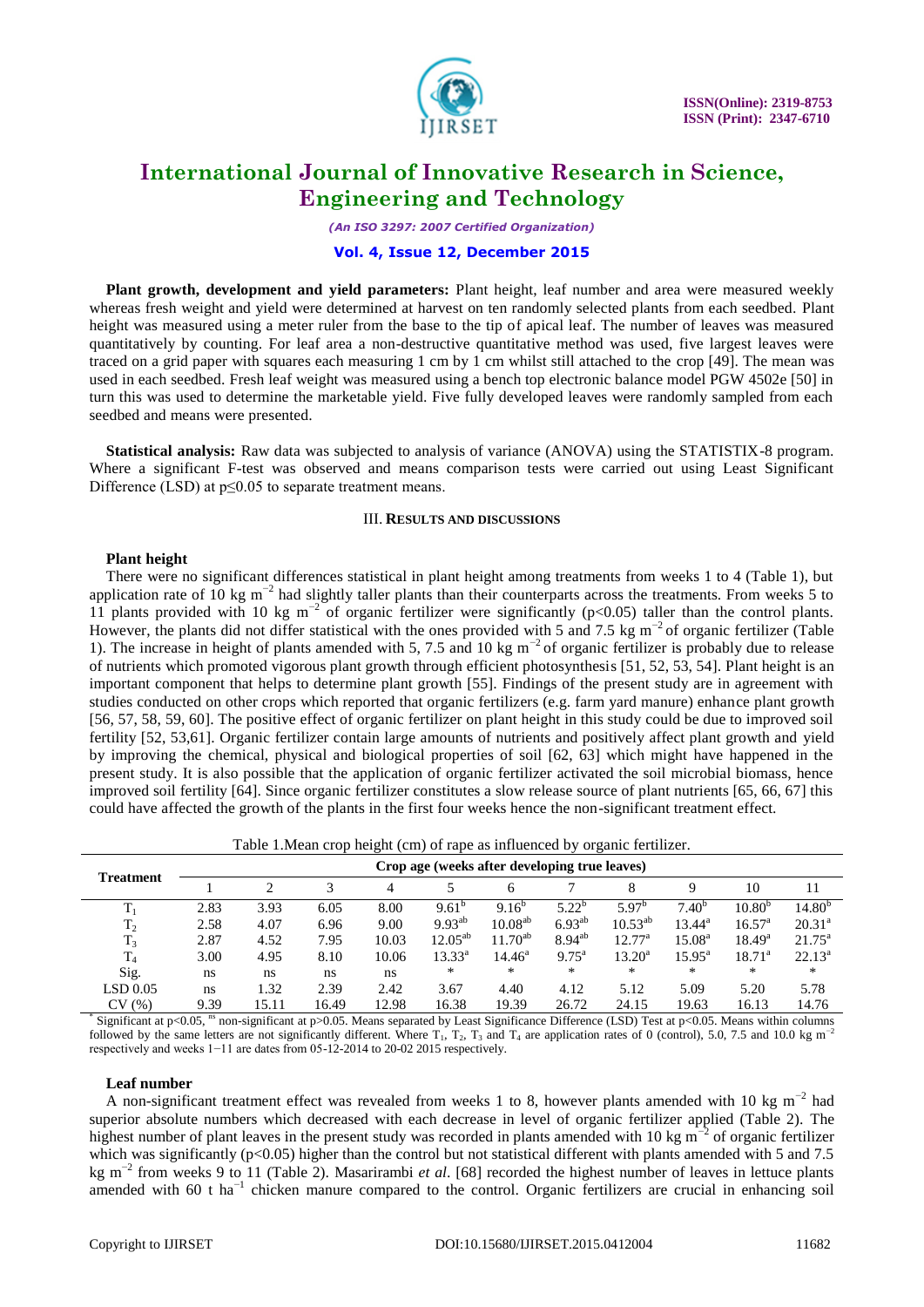

*(An ISO 3297: 2007 Certified Organization)*

### **Vol. 4, Issue 12, December 2015**

fertility[69, 70]. Increased soil fertility following organic fertilizer application might have increased the number of leaves as observed in other crops [71, 72, 73]. The application of organic fertilizer to the soil at 5, 7.5 and 10 kg m<sup>-2</sup> may have improved soil fertility and soil structure, increased soil organic matter and enhanced microbial activity [74, 75, 76]. The non-significant treatment effect observed from weeks 1 to 8 could possibly be explained by the fact that organic fertilizers are slow release fertilizers. Organic fertilizers releases nutrients more slowly but store them longer in the soil [77], thereby ensure a long residual effect [78]. The nutrients from organic fertilizer support rapid root development [79] which might have enhanced leaf growth towards the end of the study.

| Table 2. Mean number of leaves of rape as influenced by organic fertilizer. |  |  |
|-----------------------------------------------------------------------------|--|--|
|-----------------------------------------------------------------------------|--|--|

| <b>Treatment</b> | Crop age (weeks after developing true leaves) |       |       |       |       |       |       |       |                 |                 |                 |  |  |
|------------------|-----------------------------------------------|-------|-------|-------|-------|-------|-------|-------|-----------------|-----------------|-----------------|--|--|
|                  |                                               |       |       | 4     |       |       |       |       |                 | 10              |                 |  |  |
|                  | 4.10                                          | 4.93  | 7.27  | 10.87 | 13.77 | 12.37 | 8.87  | 9.58  | $11.24^{\circ}$ | $13.85^{\circ}$ | $17.06^{b}$     |  |  |
| $T_2$            | 5.03                                          | 5.33  | 8.30  | 13.57 | 15.93 | 14.30 | 10.47 | 12.76 | $14.91^{ab}$    | $18.65^{ab}$    | $21.63^{b}$     |  |  |
| $T_3$            | 5.43                                          | 6.43  | 9.30  | 14.57 | 18.77 | 19.23 | 12.87 | 15.87 | $17.86^{\circ}$ | $21.73^{\circ}$ | $26.68^{\rm a}$ |  |  |
| T <sub>4</sub>   | 5.10                                          | 7.59  | 11.43 | 17.93 | 29.97 | 20.30 | 14.53 | 18.00 | $20.61^{\circ}$ | $24.70^{\rm a}$ | $28.43^{\circ}$ |  |  |
| Sig.             | ns                                            | ns    | ns    | ns    | ns    | ns    | ns    | ns    | ∗               | *               | *               |  |  |
| LSD 0.05         | ns                                            | 2.00  | 4.16  | 7.86  | 6.27  | 9.67  | ns    | 6.01  | 6.91            | 6.66            | 6.69            |  |  |
| (% )<br>CV       | 13.57                                         | 16.31 | 22.97 | 27.66 | 18.08 | 29.34 | 19.87 | 21.40 | 19.85           | 16.89           | 14.28           |  |  |

\*\* Highly significant at p<0.01, \* significant at p<0.05, <sup>ns</sup> non-significant at p>0.05. Means separated by Least Significance Difference (LSD) Test at  $p$ < 0.05. Means within columns followed by the same letters are not significantly different. Where  $T_1$ ,  $T_2$ ,  $T_3$  and  $T_4$  are application rates of 0 (control), 5.0, 7.5 and 10.0 kg m<sup>-2</sup> respectively and weeks  $1-11$  are dates from 05-12-2014 to 20-02 2015 respectively.

#### **Leaf area**

In Table 3 the effect of different application rates of organic fertilizer on leaf area was significant at  $p<0.05$ . Leaf area differed significantly among the treatments from weeks 1 to 11 with plants amended with 10 kg  $m^{-2}$  of organic fertilizer significantly increasing the leaf area as compared to the rest (Table 3). This is in agreement with Bharadwaj [80] who reported that organic fertilizer increased the leaf area of two wheat varieties compared to the control. Nitrogen (N) is one of the main plant nutrients affecting plant growth and yield [81] and leaf area increase with increase in N level [82]. Increased leaf area in soil amended with organic fertilizer could probably be attributed to N availability which promoted leaf area during vegetative development and also helped to maintain functional leaf area during the growth period [83].

| Table 3. Effect of organic fertilizer on leaf area $(cm2)$ of rape. |  |  |  |
|---------------------------------------------------------------------|--|--|--|
|                                                                     |  |  |  |
|                                                                     |  |  |  |

| <b>Treatment</b>          | Crop age (weeks after developing true leaves) |                 |             |                    |                    |                    |                 |                 |                 |                  |                  |  |  |
|---------------------------|-----------------------------------------------|-----------------|-------------|--------------------|--------------------|--------------------|-----------------|-----------------|-----------------|------------------|------------------|--|--|
|                           |                                               |                 |             | 4                  |                    |                    |                 |                 |                 | 10               |                  |  |  |
| m                         | $5.82^{\rm d}$                                | $7.66^{\circ}$  | $15.73^{b}$ | 14.39 <sup>c</sup> | $26.87^{\circ}$    | $34.12^{\circ}$    | $44.06^{\circ}$ | $50.95^{\circ}$ | $60.12^{\circ}$ | $87.59^{\circ}$  | $96.12^{b}$      |  |  |
| T <sub>2</sub>            | 9.95 <sup>c</sup>                             | $13.26^{\circ}$ | $18.86^{b}$ | $26.34^{b}$        | $35.39^{bc}$       | $45.82^{b}$        | $52.85^{b}$     | $59.43^{b}$     | $66.26^{b}$     | $93.80^{bc}$     | $99.53^{b}$      |  |  |
| $T_3$                     | $13.42^{b}$                                   | $20.08^{b}$     | $31.21^a$   | $37.77^{\rm a}$    | $43.51^{ab}$       | 49.99 <sup>b</sup> | $55.83^{b}$     | $63.88^{b}$     | $69.33^{b}$     | $99.48^{ab}$     | $103.81^{b}$     |  |  |
| $T_{4}$                   | $22.62^{\rm a}$                               | $26.25^{\rm a}$ | $32.22^a$   | 40.28 <sup>a</sup> | 49.39 <sup>a</sup> | 59.78 <sup>a</sup> | $67.96^{\rm a}$ | $75.80^{\circ}$ | $85.35^{\circ}$ | $106.56^{\rm a}$ | $113.65^{\circ}$ |  |  |
| Sig.                      | **                                            | $**$            | $***$       | $***$              | $\ast$             | $**$               | $***$           | $***$           | $***$           | *                | $*$              |  |  |
| LSD 0.05                  | 2.99                                          | 4.71            | 5.43        | 6.26               | 9.81               | 8.01               | 8.47            | 4.76            | 4.49            | 9.16             | 7.97             |  |  |
| CV(%)<br>$*$ $*$ $     -$ | 11.57                                         | 14.02           | 11.10       | 10.12              | 12.66              | 3.46               | 7.68            | 3.81            | 3.20            | 4.74             | 3.86             |  |  |

Highly significant at p<0.01, \* significant at p<0.05. Means separated by Least Significance Difference (LSD) Test at p<0.05. Means within columns followed by the same letters are not significantly different. Where T<sub>1</sub>, T<sub>2</sub>, T<sub>3</sub> and T<sub>4</sub> are application rates of 0 (control), 5.0, 7.5 and 10.0 kg m<sup>-2</sup> respectively and weeks 1–11 are dates from 05-12-2014 to 20-02 2015 respectively.

#### **Yield performance**

Overall fresh weight of rape as affected by application of organic fertilizer showed that plants amended with 10 kg m<sup>-2</sup> of organic fertilizer significantly (p<0.05) increased in weight as compared to the rest (Table 4). This implies that the higher the application rate of organic fertilizer the higher the yield of rape. The higher increase in yield parameters such as fresh weight, plant height, leaf number and leaf area of rape could be attributed to the nutrient contents of the organic fertilizer used which encouraged better plant growth. The findings of the present study are supported by Adebayo and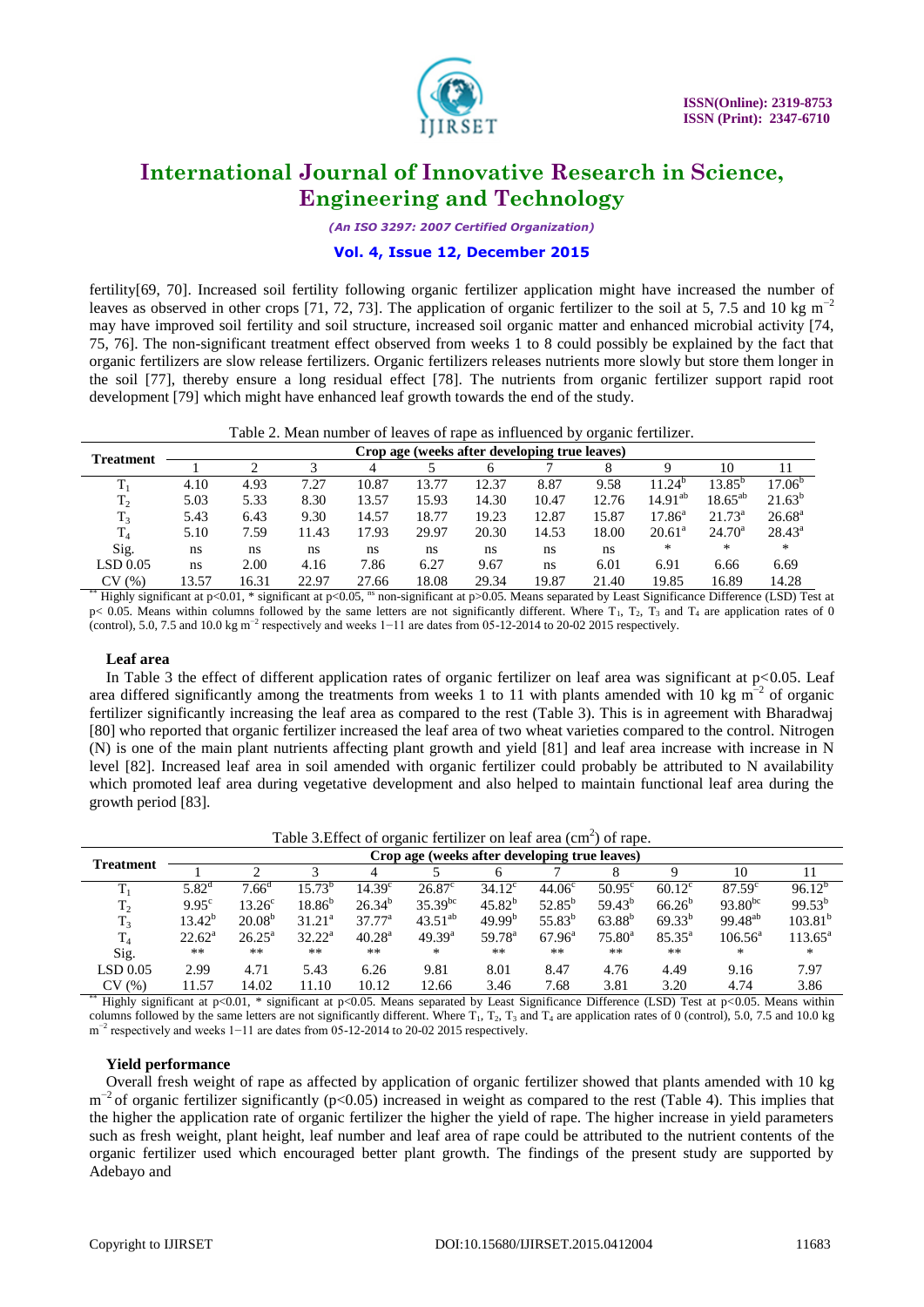

 **ISSN(Online): 2319-8753 ISSN (Print): 2347-6710**

### **International Journal of Innovative Research in Science, Engineering and Technology**

*(An ISO 3297: 2007 Certified Organization)*

#### **Vol. 4, Issue 12, December 2015**

Akoun [84] and Moyin-Jesu [85] who reported that organic fertilizers supported crop performance and increased crop yield. Xu *et al.* [86] revealed that the yield and quality of leafy vegetables grown with organic fertilizers grew better and resulted in a higher total yield than those grown with synthetic fertilizers only. The increase in the yield under soil amended with organic fertilizers was also observed in cubergine and carrots [87], as well as on potatoes [88]. The pigment content has also been identified as an important index in determining the quality of rape crop [89]. In the present study plants grown with organic fertilizer amended soil were greener than those of the control. The plants in the control seedbeds had lighter green leaves and most of the leaves were purple which probably indicated insufficient supply of minerals in the soil. Application of organic fertilizers probably increased nitrogen in the soil which positively affected leaf fresh weight and quality of the leaves because nitrogen stimulates plant vegetative growth and increases leaf area; as a result increment in the leaf area increases the rate of plant photosynthesis and thus higher leaf quality and leaf weight. This is in line with the findings of different studies elsewhere on spinach [89, 90].

| <b>Treatment</b> | <b>Mean leaf</b><br>fresh<br>weight $(g)$ | <b>Mean</b><br>bundle<br>weight $(g)$ |                          | Mean harvest 1 | Mean harvest 2           |              |         | <b>Mean harvest 3</b> | Mean total harvest |              |
|------------------|-------------------------------------------|---------------------------------------|--------------------------|----------------|--------------------------|--------------|---------|-----------------------|--------------------|--------------|
|                  |                                           |                                       | No of                    | Fresh weight   | No of                    | Fresh weight | No of   | Fresh weight          | No of              | Fresh weight |
|                  |                                           |                                       | bundles                  | (g)            | bundles                  | (ጀ)          | bundles | (g)                   | bundles            | (g)          |
|                  | 9.94b                                     | 248.50                                |                          | 1242.50c       | 6                        | 1491.00c     |         | 1491.00c              |                    | 4225.00c     |
|                  | 13.74b                                    | 343.50                                |                          | 1717.50b       | 6                        | 2061.00bc    |         | 2404.50bc             | 18                 | 6183.00bc    |
|                  | 15.08ab                                   | 377.00                                |                          | 1885.00b       |                          | 2639.00b     | Q       | 3393.00b              | 21                 | 7918.00b     |
| m                | 20.18a                                    | 504.50                                | 8                        | 4036.00a       | 15                       | 7567.50a     | 18      | 9081.00a              | 38                 | 19171.00a    |
| Sig.             | ∗                                         | $\overline{\phantom{0}}$              |                          | $***$          | $\overline{\phantom{a}}$ | **           |         | **                    |                    | **           |
| LSD 0.05         | 6.32                                      | -                                     | $\overline{\phantom{a}}$ | 267.47         | -                        | 1013.40      |         | 1012.20               |                    | 2886.00      |
| CV(%)            | 21.46                                     |                                       |                          | 6.03           | $\overline{\phantom{0}}$ | 14.75        |         | 12.38                 |                    | 15.41        |

### Table 4. Effect of organic fertilizer on leaf fresh weight and yield  $(4.05 \text{ m}^2)$  of rape.

Highly significant at p<0.01, \* significant at p<0.05, (-) not analyzed. Means separated by Least Significance Difference (LSD) Test at p< 0.05. Where a bundle was comprised of 25 leaves. T<sub>1</sub>, T<sub>2</sub>, T<sub>3</sub> and T<sub>4</sub> are application rates of 0 (control), 5.0, 7.5 and 10.0 kg m<sup>-2</sup> respectively and harvest 1, 2 and 3 are dates as follows: 19-12-2014, 16-01-2015 and 20-02-2015 respectively.

Soils amended with 10 kg m<sup>-2</sup> of organic fertilizer produced a relatively higher marketable yield of rape and decreased with decrease in organic fertilizer applied across the rounds of harvest (Table 4). The harvested bundles of rape also increased with rounds of harvests. Macro plant nutrients in organic fertilizers (nitrogen, phosphorus and potassium) are released slowly over a long time, they become available to plants roots at a slower rate therefore the nutrients are less likely to leach out of the soil.Only a fraction of these nutrients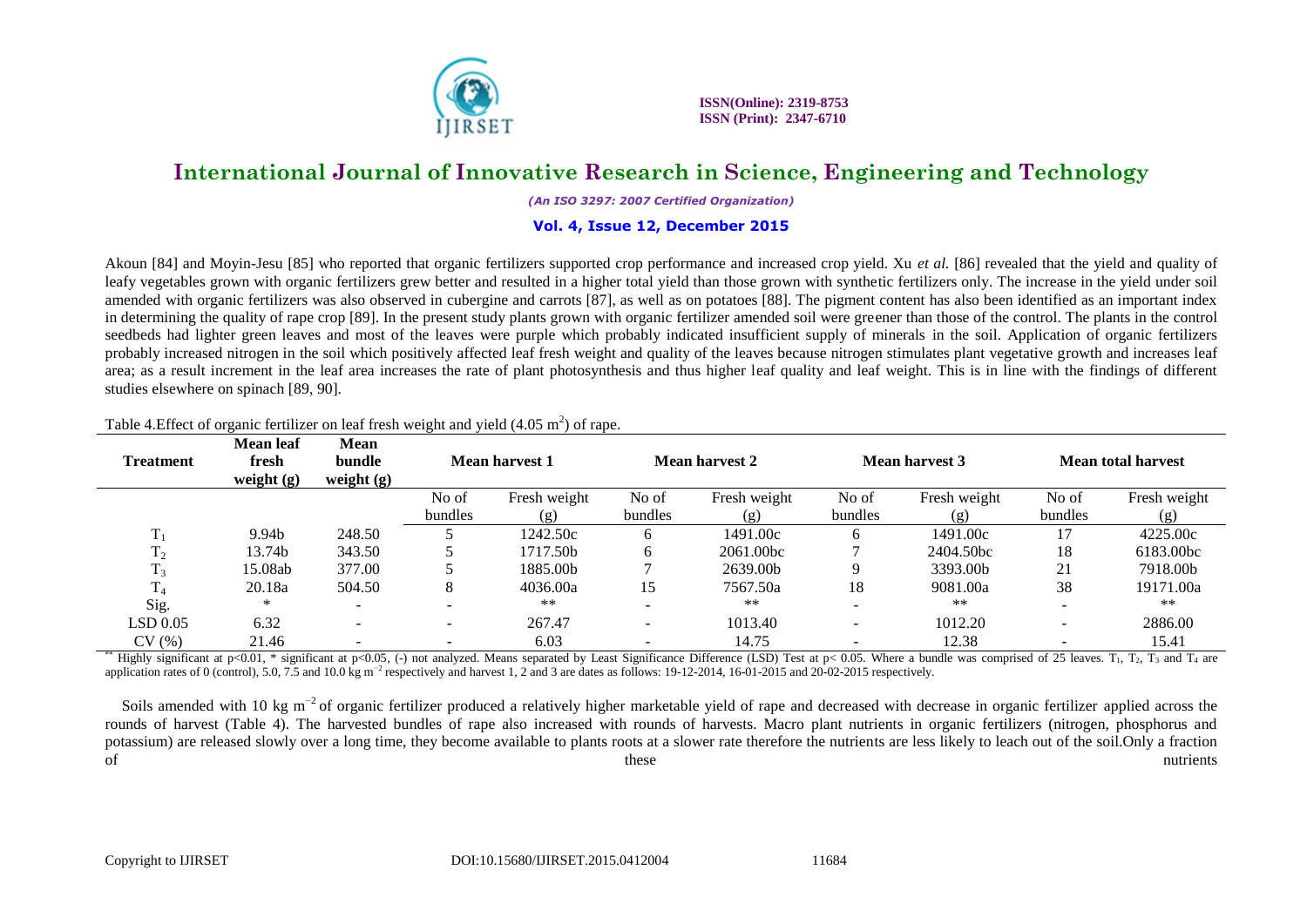

*(An ISO 3297: 2007 Certified Organization)*

#### **Vol. 4, Issue 12, December 2015**

is usable by the crop the first year with more becoming available in subsequent years [65]. Otherwise the increase in yield over time could be attributed to growth of plants, since larger plants produce more. Studies by Rao [91] indicated that the soil amended with organic fertilizers tends to release relatively large amounts of nitrogen into the soil to boost yield.

#### IV.**CONCLUSION AND RECOMMENDATION**

The findings showed that application of organic fertilizer greatly enhanced growth, development and yield performance of rape in terms of plant height, leaf number, leaf area and fresh weight. The use of organic fertilizer is therefore recommended to farmers because its constituents are readily available locally.

#### V. **ACKNOWLEDGMENTS**

Mosamarea Motladi was supported by the Ministry of Education Skills and Development scholarship. We thank Botswana College of Agriculture for providing the study site and laboratory facilities. We also thank Mr Chin for providing the organic fertilizer used in this study.

#### **REFERENCES**

- [1] Baliyan, S.P., Baliyan P.S., and Rao, K.S.M., "Response of Different Combinations of Manure and Fertilizers to the Yield of Rape Crop",International Journal of Agricultural Research, Innovation and Technology, 2(2):44-47, 2012.
- [2] Jensen, L.S., Christensen, T., Muller,T.,and Nielsen, N.E., "Turnover of Residual 15N-Labelled N in Soil Following Harvest of Oilseed Rape (*Brassica napus* L.)", Plant and Soil, 190(2):193-202, 1997.
- [3] Rathke G.W., Christen, O., and Diepenbrock,W., "Effects of Nitrogen Source and Rate on Productivity and Quality of Winter Oilseed Rape (*Brassica napus*L.) Grown in Different Crop Rotations",Field Crops Research94(2/3):103-113, 2005.
- [4] Acquaah, G, "Horticulture: Principles and Practices (3rd Ed.) Pearson Education, Inc. New Jersey", 2005.
- [5] Decoteau, D.R, "Vegetable Crops", Prentice-Hall, Inc. New Jersey. pp 464, 2000.
- [6] Masaka, J., and Ndhlovu, S.,"The Effect of Different Forms of Water Hyacinth (*Eichhornia crassipes*) Organic Fertilizers on Leaf Growth Rates and Yield of Rape (*Brassica napus*)", International Journal of Agricultural Research, 2(3):254-260, 2007.
- [7] Siadat, S.A., Moradi-Telavat, M.R., Fathi, G., Mazarei, M., Alamisaeid, K., and Mousavi, S.H., "Rapeseed (*Brassica napus* L. var. oleifera) response to nitrogen fertilizer following different previous crops. Italian Journal of Agronomy,6(4):31, 2011.
- [8] Grant, C.A., and Bailey, L.D., "Fertility Management in Canola Production", Canadian Journal of Plant Science, 73(3):651-670, 1993.
- [9] Ahmad, G., Jan, A., Arif, M., Jan,M.T., and Khattak, R.A., "Influence of Nitrogen and Sulfur Fertilization on Quality of Canola (*Brassica Napus* L.) Under Rainfed Conditions", Journal of Zhejiang University Science. Science, B8 (10):731-737, 2007.
- [10] Kumar, A., Singh, D.P., Bikram, S., and Yadav, Y., "Effects of Nitrogen Application onPartitioning of Biomass, Seed Yield and Harvest Index in Contrasting Genotype of Oilseed Brassicas", Indian Journal of Agronomy, 46(1): 162-167, 2001.
- [11] Cheema, M.A., Malik, M.A., Hussain, A., Shah,S.H.,and Basra, A.M.A., "Effects of Time and Rate of Nitrogen and Phosphorus Application on the Growth and the Seed and Oil Yields of Canola (*Brassica napus* L.)", Journal of Agronomy and Crop Science, 186(2): 103-110, 2001.
- [12] Khanna, Y.P., Gupta,S.K., and Srivastava,A.C., "Variability in Nitrogen Distribution in *Brassica*Species at Flowering and Harvesting Stage", Indian Journal of Plant Physiology, 8(2):201-204, 2003.
- [13] Stoorvogel, J.J., Smaling,E.M.A., and Janssen, B.H., "Calculating Soil Nutrient Balances at Different Scales", I. Supra-National Scale. Fertilizer Research, 35: 227-235, 1993.
- [14] Cooper, P.J.M, Leakey, R.R.B., Rao*,* M.R., and Reynolds, L, "Agroforestry and the Mitigation of Land Degradation in the Humid and Sub-Humid Tropics of Africa",Experimental Agriculture32(3):235-290, 1996.
- [15] Mutegi, E.M., Kung'u, J.B., Muna, M., Pieter, P., and Mugendi, D.N., "Complementary Effects of Organic and Mineral Fertilizers on Maize Production in the Smallholder Farms of Meru South District, Kenya",Agricultural Sciences,3(2):2121-229, 2012.
- [16] Achieng, J.O., Ouma, G., Odhiambo, G., and Muyekho, F., "Effect of Farmyard Manure and Inorganic Fertilizers on Maize Production on Alfisols and Ultisols in Kakamega, Western Kenya", Agriculture and Biology Journal of North America, 1(4):430-439, 2010.
- [17] Maftoun, M., Moshiri, F., Karimian, N., and Ronaghi, A. M.,"Effects of Two Organic Wastes in Combination with Phosphorus on Growth and Chemical Composition of Spinach and Soil Properties", Journal of Plant Nutrition, 27(9):1635-1651, 2005.
- [18] Suge, J.K., Omunyin, M.E., and Omami, E.N., "Effect of Organic and Inorganic Sources of Fertilizer on Growth, Yield and Fruit Quality of Eggplant *(Solanum Melongena* L)", Archives of Applied Science Research, 3(6):470-479, 2011.
- [19] Sarhan, T.Z., Mohammed, G.H., and Teli, J.,"Effect of Bio and Organic Fertilizers on the Growth, Yield and Fruit Quality of Summer Squash",Sarhad Journal of Agriculture, 27(3): 377-383, 2011.
- [20] Yanar, D., Gebologlu, N., Yanar, Y., Aydin, M., and Cakmak, P.,"Effect of Different Organic Fertilizers on Yield and Fruit Quality of Indeterminate Tomato *(Lycopersicon esculentum*)", Scientific Research and Essays, 6(17):3623-3628, 2011.
- [21] Mbatha, A.N., Ceronio, G.M., and Coetzer, G.M,"Response of Carrot (*Daucus carota* L.) Yield and Quality to Organic Fertilizer",South AfricanJournal of Plant and Soil, 31(1):1-6, 2014.
- [22] Abou El-Magd, M.M., El-Bassiony.,A.M and Fawzy, Z.F., "Effect of Organic Manure with or without Chemical Fertilizer on Growth, Yield and Quality of Some Varieties of Broccoli Plants", Journal of Applied Sciences Research, 2(10) 791-798, 2006.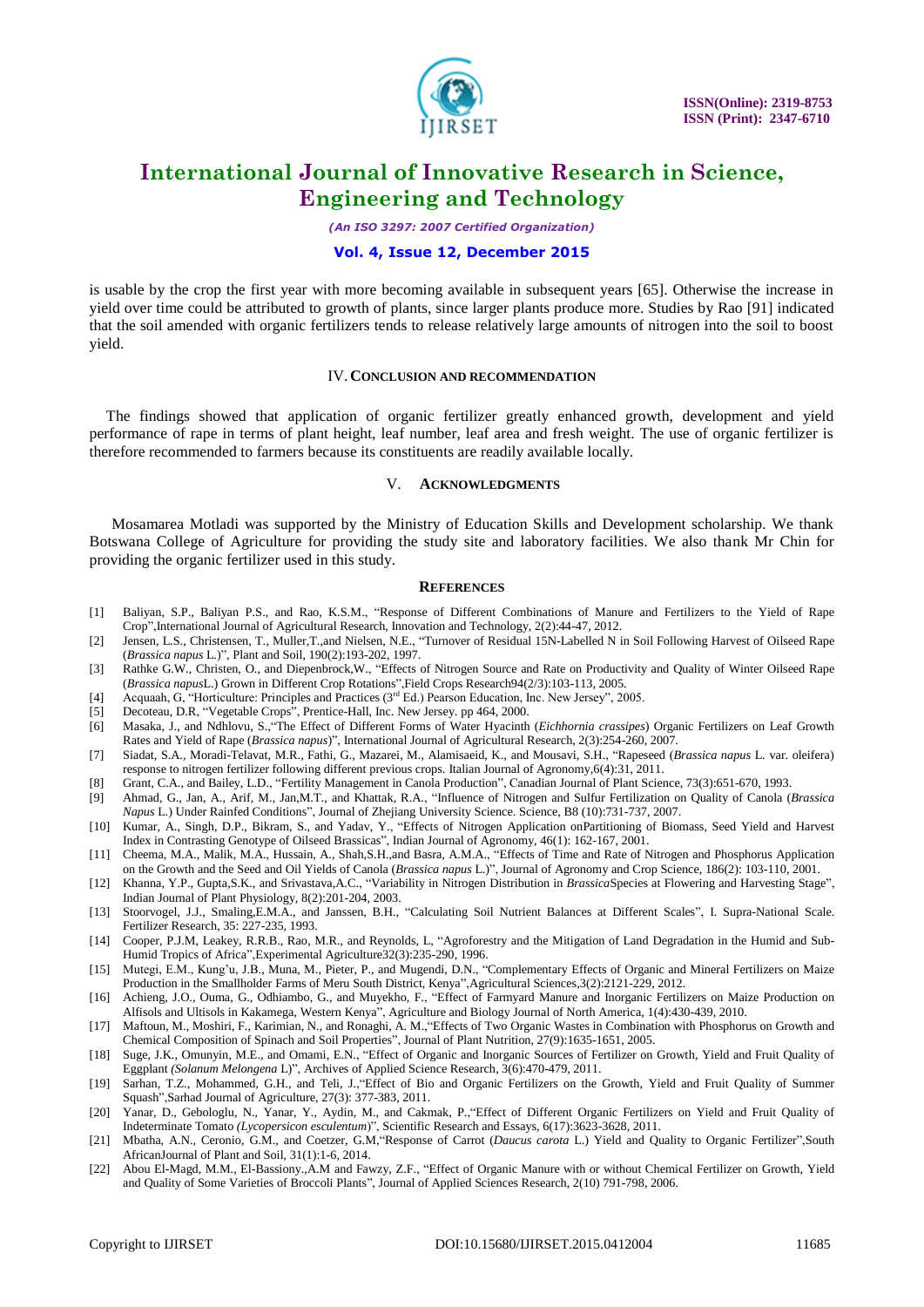

*(An ISO 3297: 2007 Certified Organization)*

#### **Vol. 4, Issue 12, December 2015**

- [23] Bvenura, C., and Afolayan, A.J., "Growth and Physiological Response to Organic and/or Inorganic Fertilisers of Wild *Solanum nigrum* L. Cultivated Under Field Conditions in Eastern Cape Province, South Africa",Acta Agriculturae Scandinavica, Section B-Soil and Plant Science, 63(8): 683-693, 2013.
- [24] Martens, D.A., and Frankenberger, W.T., "Modification of Infiltration Rates in an Organic-Amended Irrigated Soil",Agronomy Journal, 84: 707–717, 1992.
- [25] El-Shakweer, M.H.A., AEl-Sayad, E., and Eweess, M.S.A., "Soil and Plant Analysis as a Guide for Interpretation of Improvement Efficiency of Organic Conditioners Added to Different Soils in Egypt",Communication in Soil Science and Plant Analysis, 29: 2067–2088, 1998.
- [26] Agbede, T.M., Ojenivi, S.O., and Adeyemo,A.J., "Effect of Poultry Manure on Soil Physical and Chemical Properties, Growth and Grain Yield of Sorghum in Southwest, Nigeria", American-Eurasian Journal of Sustainable Agriculture, 2(2): 72-77, 2008.
- [27] Warren, S.L., and Fonteno, W.C.C., "Changes in Physical and Chemical Properties of a Loamy Sand Soil when Amended with Composted Poultry Litter",Journal of Environmental Horticulture, 11:185-190, 1993.
- [28] Kingery, W.L., Wood, W.C., Delaney, D.P., Williams, J.C., and Santern, G.L., "Impact of Long-Term Land Application of Broiler Litter on Environmentally Related Soil Properties",Journal of Environmental Quality, 23(1):139-147, 1994.
- [29] McBride, M.B., Richards, B., Steenhui, T., Russo, J.J., and Sauve, S., "Mobility and Solubility of Toxic Metals and Nutrients in Soil Fifteen Years after Sludge Application",Soil Science (7), 162: 487-500, 1997.
- [30] Walker, D.J., Clemente, R., and Bernal, M.P., "Contrasting Effects of Manure and Compost on Soil pH, Heavy Metal Availability and Growth of *Chenopodium album* L. in a Soil Contaminated by Pyritic Mine Waste", Chemosphere, 57(3): 215-224, 2004.
- [31] Cabral, F., Vasconselo, E., and Cordovil, M.D.S., "Effect of Solid Phase from Pig Slurry on Iron, Copper, Zinc, and Manganese Content of Soil and Wheat Plants", Journal of Plant Nutrition, 21(9): 1955–1966, 1998.
- [32] El sayed, A.A., and Mansure, M.A., Response of Basil *Occimum basilicum* to Different Chemical and Organic Fertilization Treatments", Journal of Agricultural Sciences, Mansoura University (Egypt)20: 1401-1418, 2002.
- [33] Ghosh, P.K., Ajay, K.K., Bandyopadhyay, M.C., Manna, K.G., Mandal, A.K., and Hati, K.M., "Comparative Effectiveness of Cattle Manure, Poultry Manure, Phospho-Compost and Fertilizer-NPK on Three Cropping System in Vertisols of Semi-Arid Tropics. II. Dry Matter Yield, Nodulation, Chlorophyll Content and Enzymeactivity", Bioresource Technology, 95(1), 85-93, 2004.
- [34] Hoitink, H.A.J., and Boehn, M.J., "Biocontrol within the Context of Soil Microbial Communities: A Substrate Dependent Phenomenon",Annual review of phytopathology, 37(1):427-446, 1999.
- [35] Bulluck, L.R., and Ristaino, J.B., "Effect of Synthetic and Organic Soil Fertility Amendments on Southern Blight, Soil Microbial Communities, and Yield of Processing Tomatoes", Phytopathology, 92(2), 181-189, 2002.
- [36] Martini, E.A., Buyer, J.S., Bryant, D.C., Hartz,T.K., and Denison, R.F., "Yield Increases During the Organic Transition: Improving Soil Quality or Increasing Experience",Field Crops Research, 86(2):255-266, 2004.
- [37] Heeb, A., Lundegardh, B., Ericsson, T., and Savage,G.P.,"Effects of Nitrate- Ammonium and Organic-Nitrogen-Based Fertilizers on Growth and Yield of Tomatoes," Journal of Plant Nutrition and Soil Science, 168(1):123-129,2005a.
- [38] Heeb, A., Lundegardh, B., Ericsson,T., and Savage, G.P.,"Nitrogen Form Affects Yield and Taste of Tomatoes", Journal of the Science of Food Agriculture, 85(8):1405-1414, 2005b.
- [39] Heeb, A., Lundegardh, B., Savage,G.P., and Ericsson, T., "Impact of Organic and Inorganic Fertilizers on Yield, Taste, and Nutritional Quality of Tomatoes", Journal of Plant Nutrition and Soil Science, 169(4): 535-541, 2006.
- [40] 40 Toor, R.K., Savage, G.P., and Heeb,A., "Influence of Different Types of Fertilizers on the Major Antioxidant Components of Tomatoes", Journal of Food Composition and Analysis, 19(1): 20-27, 2006.
- [41] DeCeuster, T.J.J., and Hoitink, H.A. J., "Using Compost to Control Plant Diseases. BioCycle 40:61-63, 1999.
- [42] Viana, F.M.P., Kobory, R.F., Bettiol, W., and Athayde, S.C., "Control of Damping-Off in Bean Plant Caused by *Sclerotinia sclerotiorum* by the Incorporation of Organic Matter in the Substrate",Summa Phytopathologica,26(1):94-97, 2000.
- [43] Legwaila, G.M., Marokane, T.K., and Mojeremane, W., "Effects of Intercropping on the Performance of Maize and Cowpeas in Botswana", International Journal of Agriculture and Forestry. 2(16): 307-310, 2012.
- [44] Legwaila, G.M., Mathowa, T., Makopola, P., Mpofu, C., and Mojeremane, W., "The Growth and Development of Two Pearl Millet Landraces as Affected by Intra-Row Spacing", International Journal of Current Microbiology and Applied Sciences, 3(9) 505-515, 2014.
- [45] Toteng, J., Legwaila, I.A., Mpofu, C., and Mathowa, T., "Performance of Three Warm Season Turfgrasses as Influenced by Different Seeding Rates in Gaborone Region, Botswana. International Conference on Advances in Environment, Agriculture & Medical Sciences (ICAEAM"14), Kuala Lumpur, Malaysia, ISBN: 978-93-84468-07-1, pp. 48-52, 2014.
- [46] Madisa, M.E, Mathowa, T., Mpofu, C., and Oganne, T.A., "Effects of Plant Spacing on the Growth, Yield and Yield Components of Okra (*Abelmoschus esculentus* L.) in Botswana", American Journal of Experimental Agriculture, 6(1): 7-14, 2015.
- [47] Organic Fertilizer, "Instruction Manual- Super 1 (Suitable for Vegetable and Plants)", Gaborone, Botswana, 2014.
- [48] Bok, I., Madisa, M., Machacha, D., Moamogwe, M., and More, K., "Manual for Vegetable Production in Botswana. Horticulture Research Program, Ministry of Agriculture, Gaborone, pp 67, 2006.
- [49] Sekepe, L., Mathowa, T., and Mojeremane, W., "Evaluating the Growth Response of *Cassia abbreviata* oliv. Seedlings to Growing Media in Botswana", Research Journal of Agriculture and Forestry Sciences1(10):10-14, 2013.
- [50] Mathowa, T., Madisa, M.E., Moshoeshoe, C.M., Mojeremane, W., and Mpofu, C., "Effect of Different Growing Media on the Growth and Yield of Jute Mallow (*Corchorus olitorius* L.)",International Journal of Research Studies in Biosciences,2 (11):153-163, 2014a
- [51] Ayoub, M., Guertin, S.,Lussier, S.,and Smith D.L., "Timing and Level of Nitrogen Fertilizer Effects on Spring Wheat Yield in Eastern Canada",Crop Science, 34: 748-756, 1994.
- [52] Islam, M.R.,"Effects of Different Levels of Chemical and Organic Fertilizers on Growth, Yield and Protein Content of Wheat",Journal of Biological Sciences, 2(5): 304-306, 2002.
- [53] Lloveras, J., Lopez, A., Ferran, J., Espachs, S., and Solsona, J.,"Bread Making Wheat and Soil Nitrate as Affected by Nitrogen Fertilization in Irrigated Mediterranean Conditions",Agronomy Journal, 93: 1183-1190, 2001.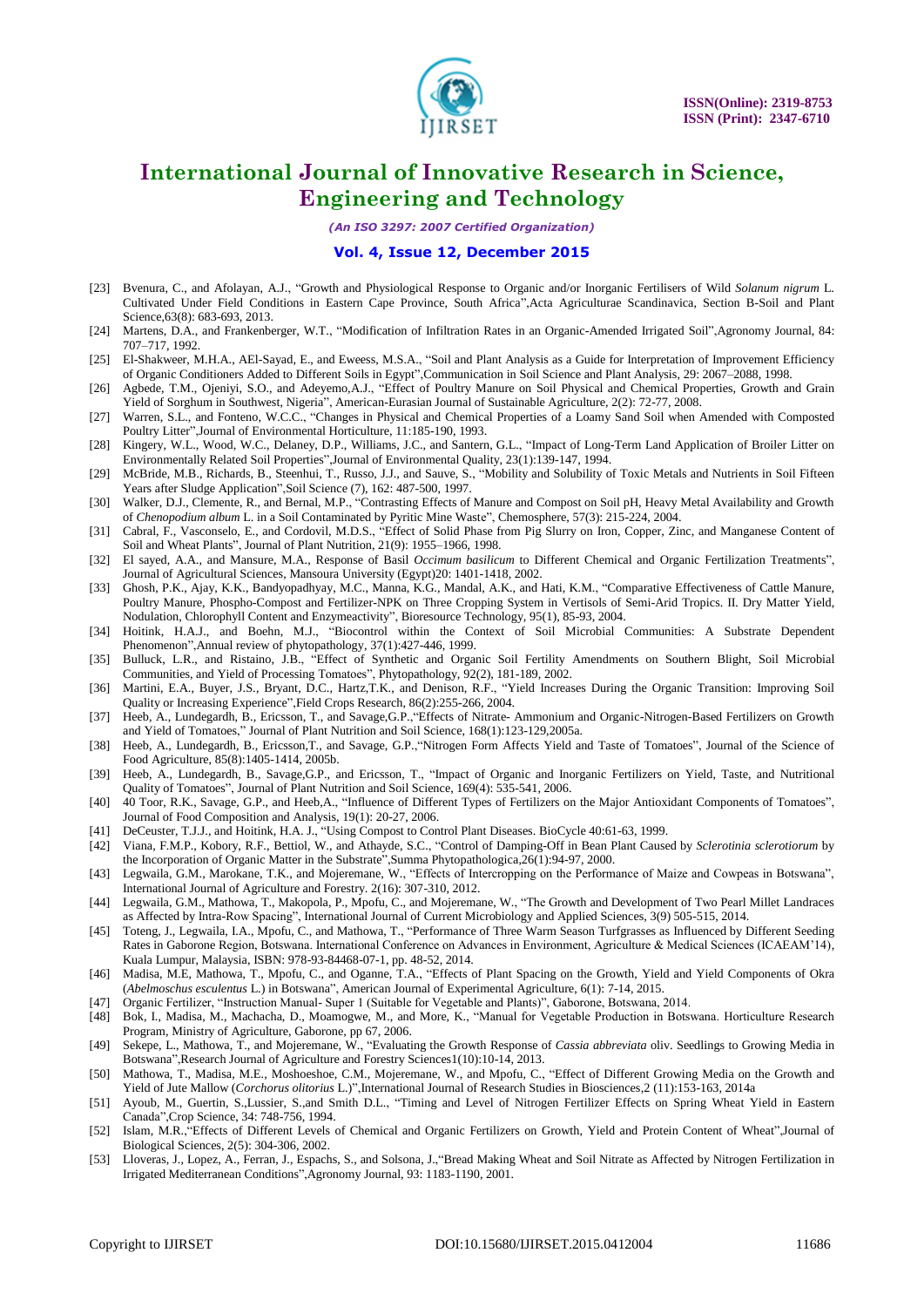

*(An ISO 3297: 2007 Certified Organization)*

#### **Vol. 4, Issue 12, December 2015**

- [54] Iqtidar, H., Ayyaz, K.M., and Ahmad, K.E., Bread Wheat Varieties as Influenced by Different Nitrogen Levels",Journal Zhejiang University Science, 7(1): 70-78, 2006.
- [55] Murányi, E., and Pepó, P., "The Effects of Plant Density and Row Spacing on the Height of Maize Hybrids of Different Vegetation Time and Genotype",International Journal of Biological, Biomolecular, Agricultural, Food and Biotechnological Engineering, 7(11): 705-711, 2013.
- [56] Elsheikh, E.A., Elnesairy, N.N., and Mahdi, A.A., "Effect of Sinorhizobium Inoculation and Chicken Manure on Nodulation and Forage Yield of Alfalfa (*Medicago sativa*)", University of Khartoum Journal of Agricultural Sciences, 14(2):182−197, 2006.
- [57] Berova, M.,Karanatsidis, G., Sapundzhieva, K.,and Nikolova, V., "Effect of Organic Fertilization on Growth and Yield of Pepper Plants (*Capsicum annuum* L.)",Folia Horticulturae, 22(1): 3-7, 2010.
- [58] Radhakrishnan, B., and Mahendran, P.,"Effect of Vermi-Compost and Vermi-Wash on Growth and Development of Tea",Journal of Plantation Crops, 38(1):27-31, 2010.
- [59] Ismael, F.M., Abusuwar, A.O., and El Naim, A.M., "Influence of Chicken Manure on Growth and Yield of Forage Sorghum (*Sorghum bicolor*  L. Moench)",International Journal of Agriculture and Forestry, 2(2):56-60, 2012.
- [60] Mathowa, T., Bosenakitso, M., Mojeremane, W., Mpofu,C.,and Legwaila, G.M.,"Effect of Growing Media on Seedling Growth of African Baobab (*Adansonia digitata L*.)",International Journal of Advanced Research in Biological Sciences, 1(7):94-104, 2014b.
- [61] Matsi, T.A., Lithourgidis,S.,and Gagianas, A.A.,"Effect of Injected Liquid Cattle Manure on Growth and Yield of Winter Wheat and Soil Characteristics",Agronomy Journal, 95(3): 592-596, 2003.
- [62] Darzi, M.T., and Haj Seyd Hadi, M.R., "Effects of Organic Manure and Nitrogen Fixing Bacteria on Some Essential Oil Components of Coriander (*Coriandrum sativum*)", International Journal of Agriculture and Crop Sciences, 4(12): 787-792, 2012.
- [63] Najm, A.A., Hadi, M.R.H.S., Fazeli, F., Darzi,M.Tand Rahi,A., "Effect of Integrated Management of Nitrogen Fertilizer and Cattle Manure on the Leaf Chlorophyll, Yield, and Tuber Glycoalkaloids of Agria Potato", Communication in Soil Science and Plant Analysis, 43(6): 912-923, 2012.
- [64] Belay, A., Classens, A.S., Wehner, F.C., and De Beer,J.M., "Influence of Residual Manure on Selected Nutrient Elements and Microbial Composition of Soil Under Long–Term Crop Rotation", South African Journal of Plant and Soil, 18(1): 1-6, 2001.
- [65] Pace, M.G., Miller, B.E., and Farrel-Poe, K.L., "The Composting Process", Utah State University, Department of Agriculture, AG- WM 01, 1995.
- [66] Chaoui, H.T.,ZibilskeL.M.,and Ohno, T.,"Effects of Earthworm Casts and Compost on Soil Microbial Activity and Plant Nutrients Availability", Soil Biology and Biochemistry, 35(2): 295-302, 2003.
- [67] Nevens, F., and Reheul, D., "The Application of Vegetable, Fruit and Garden Waste (VFG) Compost in Addition to Cattle Slurry in a Silage Maize Monoculture: Nitrogen Availability and Use", European Journal of Agronomy, 19(2): 189-203, 2003.
- [68] Masarirambi, M.T., Dlamini, P., Wahome, P.K., and Oseni, T.O., "Effects of Chicken Manure on Growth, Yield and Quality of Lettuce (*Lactuca sativa* L.) "taina" Under a Lath House in a Semi-Arid Sub-Tropical Environment",American-EurasianJournal of Agriculture and EnvironmentalSciences, 12 (3): 399-406, 2012.
- [69] Kaack, K., Nielsen, M., Christensen L.P., and Thorup-Kristensen, K., "Nutritionally Important Chemical Constituents and Yield of Carrot (*Daucus carota* L.) Roots Grown Organically Using Ten Levels of Green Manure",Acta Agriculturae Scandinavica, Section B-Plant Soil Science, 51(3), 125-136.
- [70] Ashraf, M., Mahmood, T., Azam, F., and Qureshi, R.M., "Comparative Effects of Applying Leguminous and Non-Leguminous Green Manures and Inorganic N on Biomass Yield and Nitrogen Uptake in Flooded Rice (*Oryza sativa* L.)", Biology and Fertility of Soils, 40(2):147-152, 2004.
- [71] Melton, R.R., and Dufault, R.J.,"Nitrogen, Phosphorus and Potassium Fertility Regimes Affect Tomato Transplant Growth", HortScience, 26(2):141-142, 1991.
- [72] Korsaeth, A., and Eltun, R., "Nitrogen Mass Balances in Conventional, Integrated and Ecological Cropping Systems and the Relationship Between Balance Calculations and Nitrogen Runoff in an 8-year Field Experiment in Norway", Agriculture, Ecosystems and Environment, 79(2):199-214, 2000.
- [73] Eltun, R., Korsaeth, A., and Nordheim, O., "A Comparison of Environmental, Soil Fertility, Yield, and Economical Effects in Six Cropping Systems Based on an 8-year Experiment in Norway", Agriculture, Ecosystems and Environment, 90(2): 155-168, 2002.
- [74] Blair, N.R., Faulkner, D., Till,A.R.,and Poulton, P.R., "Long-Term Management Impacts on Soil C, N and Physical Fertility",Soil and Tillage Research, 91(1): 30-38, 2006.
- [75] Kundu, S., Bhattacharyya, R., Parkash, V., Ghosh, B.N.,and Gupta, H.S., "Carbon Sequestration and Relationship between Carbon Addition and Storage under Rainfed Soybean-Wheat Rotation in a Sandy Loam Soil of the India Himalayas", Soil and Tillage Research, 92(1): 87-95, 2007.
- [76] Rehman, S., Khalil, S.K., Muhammad, F., Rehman,A., Khan, A.Z., Amanullah, A. Saljoki,R., Zubair, M., and Khalil, I.H.,"Phenology, Leaf Area Index and Grain Yield of Rainfed Wheat Influenced by Organic and Inorganic Fertilizer",Pakistan Journal of Botany,42(5): 3671-3685, 2010.
- [77] Ayoola, O.T., and Makinde, E.A., "Maize Growth, Yield and Soil Nutrient Changes with N-Enriched Organic Fertilizer",African Journal of Food,Agriculture, Nutrition and Development, 9(1):580-592, 2009.
- [78] Sharma, A.R., and Mittra, B.N., "Effect of Different Rates of Application of Organic and Nitrogen Fertilizers in Rice-Based Cropping System",The Journal of AgricultureScience, 117(3):313-318, 1991.
- [79] Abou El-Magd, M.M., Hoda Mohammed,A., and Fawzy, Z.F., "Relationships, Growth, Yield of Broccoli with Increasing N, P or K Ratio in a Mixture of NPK Fertilizers," Annals of Agricultural ScienceMoshtohor, 43 (2):791-805, 2005.
- [80] Bharadwaj, N., and Nainawat, R., "Effects of Vermicompost, Farmyard Manure and Chemical Fertilizers on Growth, Yield and Yield Attributes of Two Cultivars of Wheat. In: Agarwal, S.K. (ed.), Environmental Scenario for  $21<sup>st</sup>$  Century", APH publ. Corp., New Delhi. pp. 273-281, 2003.
- [81] Tafteh, A., and Sepaskhah, A.R., "Yield and Nitrogen Leaching in Maize Field under Different Nitrogen Rates and Partial Root Drying Irrigation",International Journal of Plant Production, 6(1): 93-113.